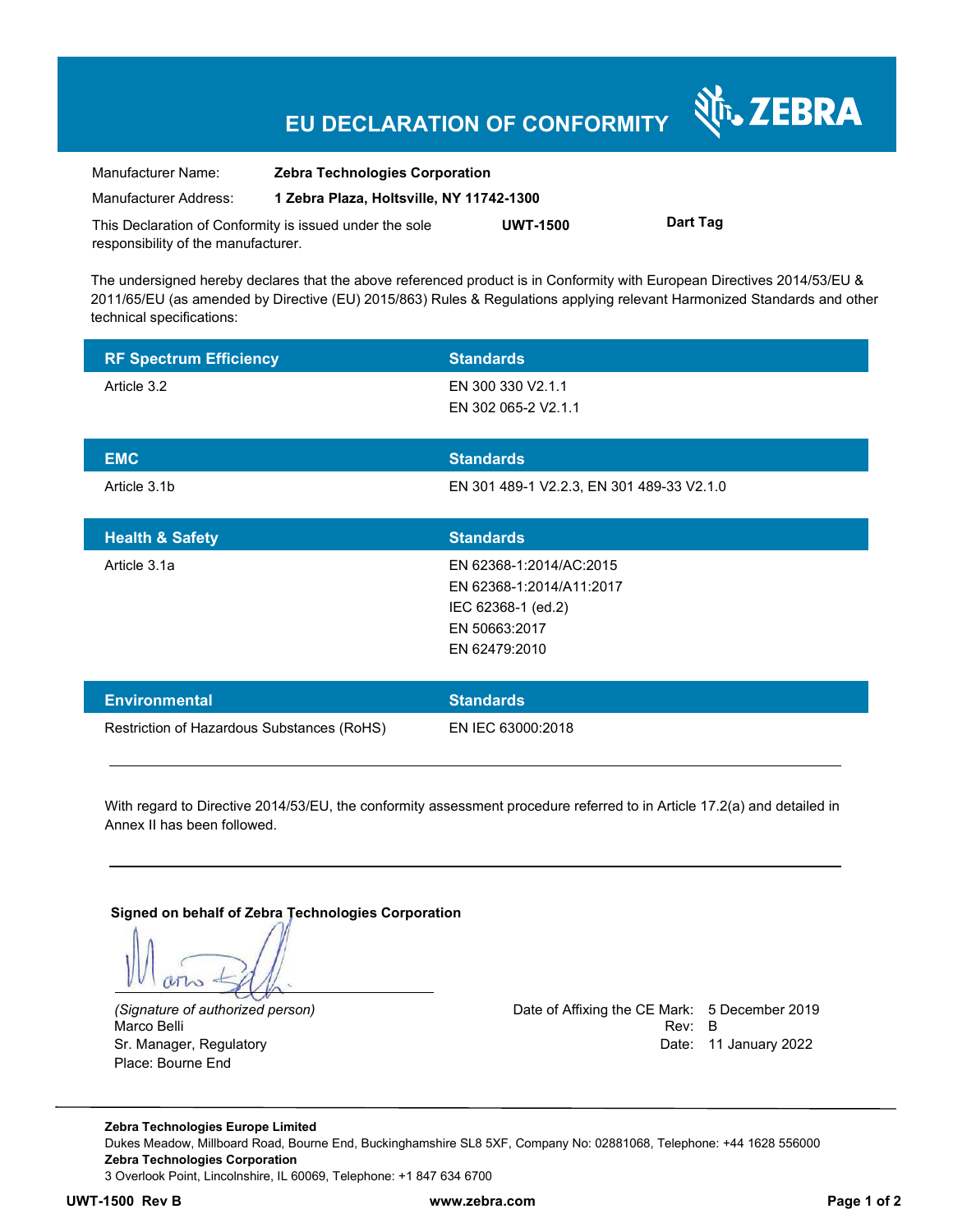# **EU DECLARATION OF CONFORMITY**

#### **Appendix A**

#### **EU Operating frequencies and maximum power levels**

SRD 119 – 140 kHz NA UWB 6.0 GHz – 9.0 GHz -41.3dBm/MHz

**Technology Operating Frequencies/Bands Maximum Transmit power level** 

Nr. ZEBRA

#### **Accessories:**

**Description Model** None None

**Zebra Technologies Europe Limited**  Dukes Meadow, Millboard Road, Bourne End, Buckinghamshire SL8 5XF, Company No: 02881068, Telephone: +44 1628 556000 **Zebra Technologies Corporation**  3 Overlook Point, Lincolnshire, IL 60069, Telephone: +1 847 634 6700